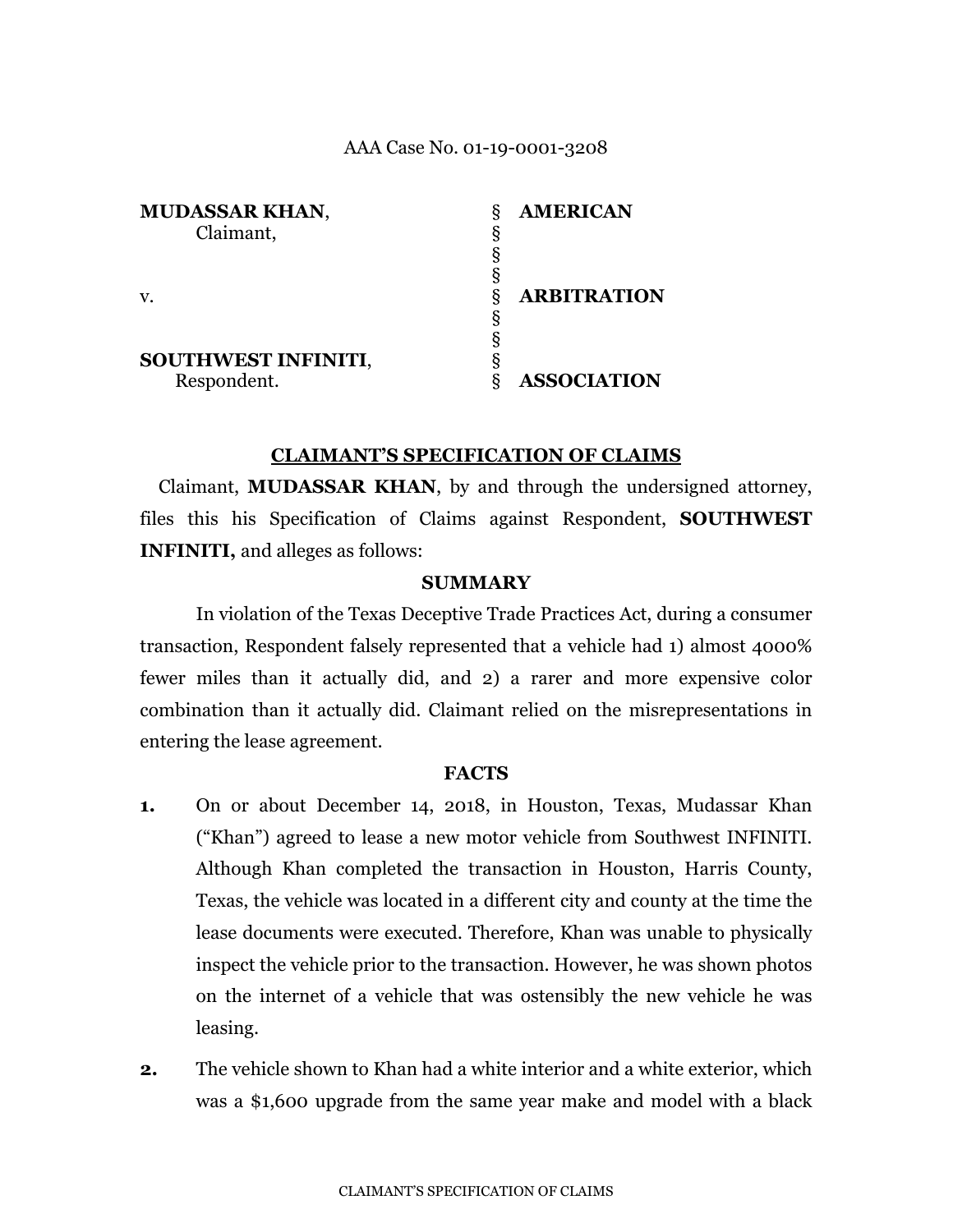interior instead. Throughout the transaction, Khan made it clear that he was only interested in the relatively rare white interior/ white exterior combination and was not at all interested in the more common black interior/white exterior combination. He relied solely on the information that Southwest INFINITY provided in deciding to enter into the lease agreement.

**3.** After being promised that the new vehicle would be delivered by December 17, 2018, Khan completed and signed all the required paperwork for a vehicle on December 14, 2018 with the following descriptors:

VIN: JN1BY1AP8JM180814

Year/Make/Model: 2018 INFINITI Q70

# **Color: White exterior/white interior**

# **Mileage: New vehicle with 17[1](#page-1-0) miles**

- **4.** When the vehicle was delivered one day late on December 18, 2018, not only did it have a black interior instead of white, it also had over 600 miles.
- **5. Color discrepancy**: When Khan first saw the vehicle and realized the interior was black instead of white, he complained about the discrepancy. He was told that the vehicle he thought he was purchasing was actually already sold unbeknownst to the manager at time of the transaction.
- **6. Mileage discrepancy**: When Khan complained about the mileage discrepancy, the manager admitted that the currect mileage exceeded 600 and asked Khan to sign another odometer disclosure showing the correct mileage, which was almost 4000% higher that the mileage shown on the paperwork.

 $\overline{a}$ 

<span id="page-1-0"></span><sup>&</sup>lt;sup>1</sup> The mileage was stated as 50 miles on one document, but 17 miles elsewhere.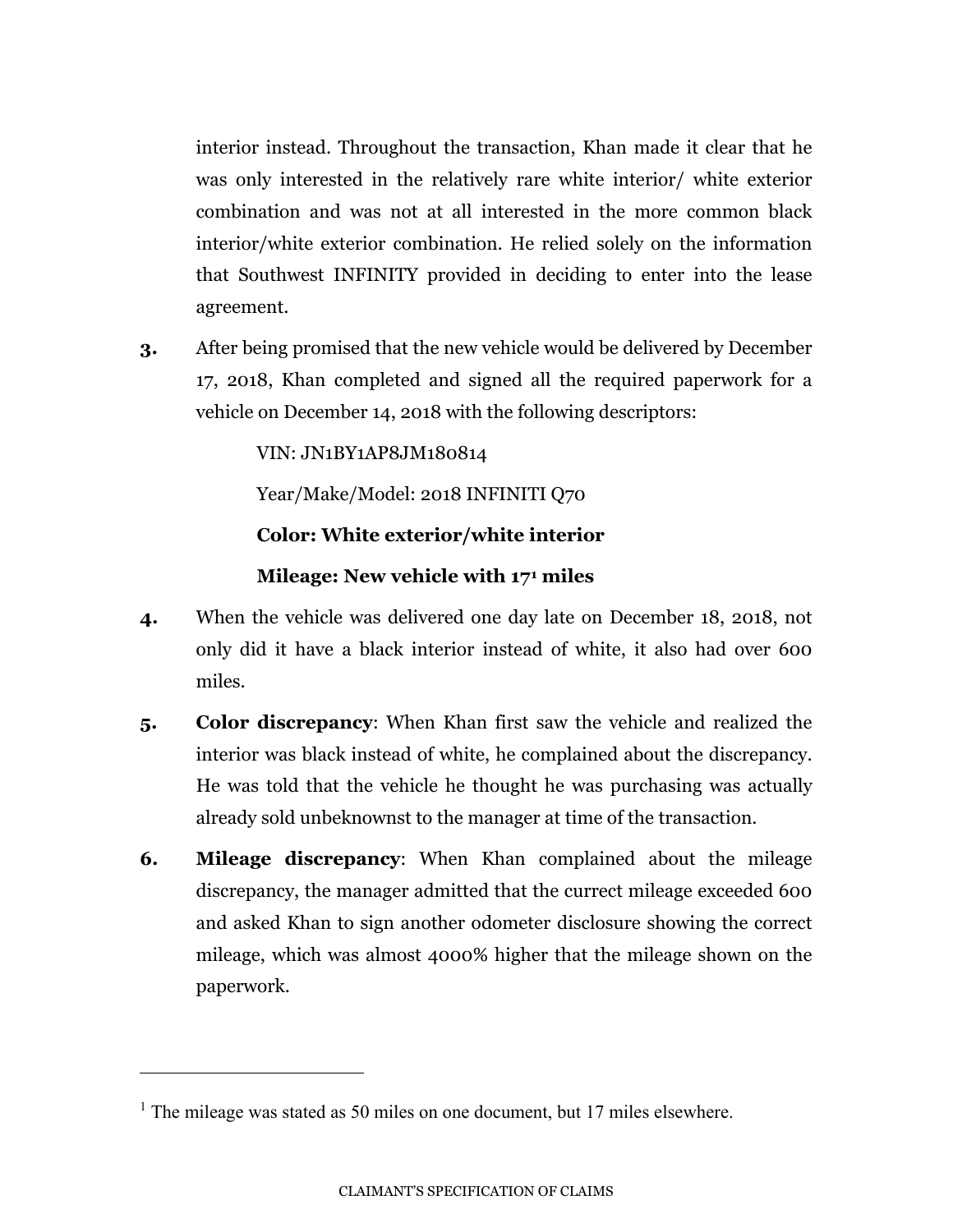**7.** Essentially, Khan was led to believe that he was leasing a new car that was upgraded with a white interior, but instead he got used car that was not so upgraded. Khan would not have entered into the agreement had these facts been revealed to him and had he not been shown misleading photographs of the vehicle.

## **CLAIMS**

**8.** Southwest INFINITI's actions constituted one or more violations of the Texas Deceptive Trade Practices Act ("DTPA"), Texas Business and Commerce Code, Section 17.41 et seq. *Inter alia*, the DTPA prohibits a merchant from engaging in the following conducts:

## *Misrepresenting the standard, quality, or grade of goods:*

**9.** A merchant is prohibited from "representing that goods or services are of a particular standard, quality, or grade, or that goods are of a particular style or model, if they are of another". Texas Business and Commerce Code Sec. 17.46(7). Southwest INFINITI violated this section when it misrepresented that the vehicle was new with only 17 miles when in fact it was a used vehicle with over 600 miles.

## *Failing to disclose that the vehicle had black interior:*

**10.** A merchant is also prohibited from "failing to disclose information concerning goods or services which was known at the time of the transaction if such failure to disclose such information was intended to induce the consumer into a transaction into which the consumer would not have entered had the information been disclosed". Texas Business and Commerce Code Sec. 17.46(24). Southwest INFINITI knew that Khan was only interested in purchasing a vehicle with a white interior and failed to disclose the fact that the vehicle he was leasing actually had a black interior. In fact, Southwest affirmatively represented, through photographs and oral statements, that the interior of the vehicle being leased was white.

## *Unconscionable action:*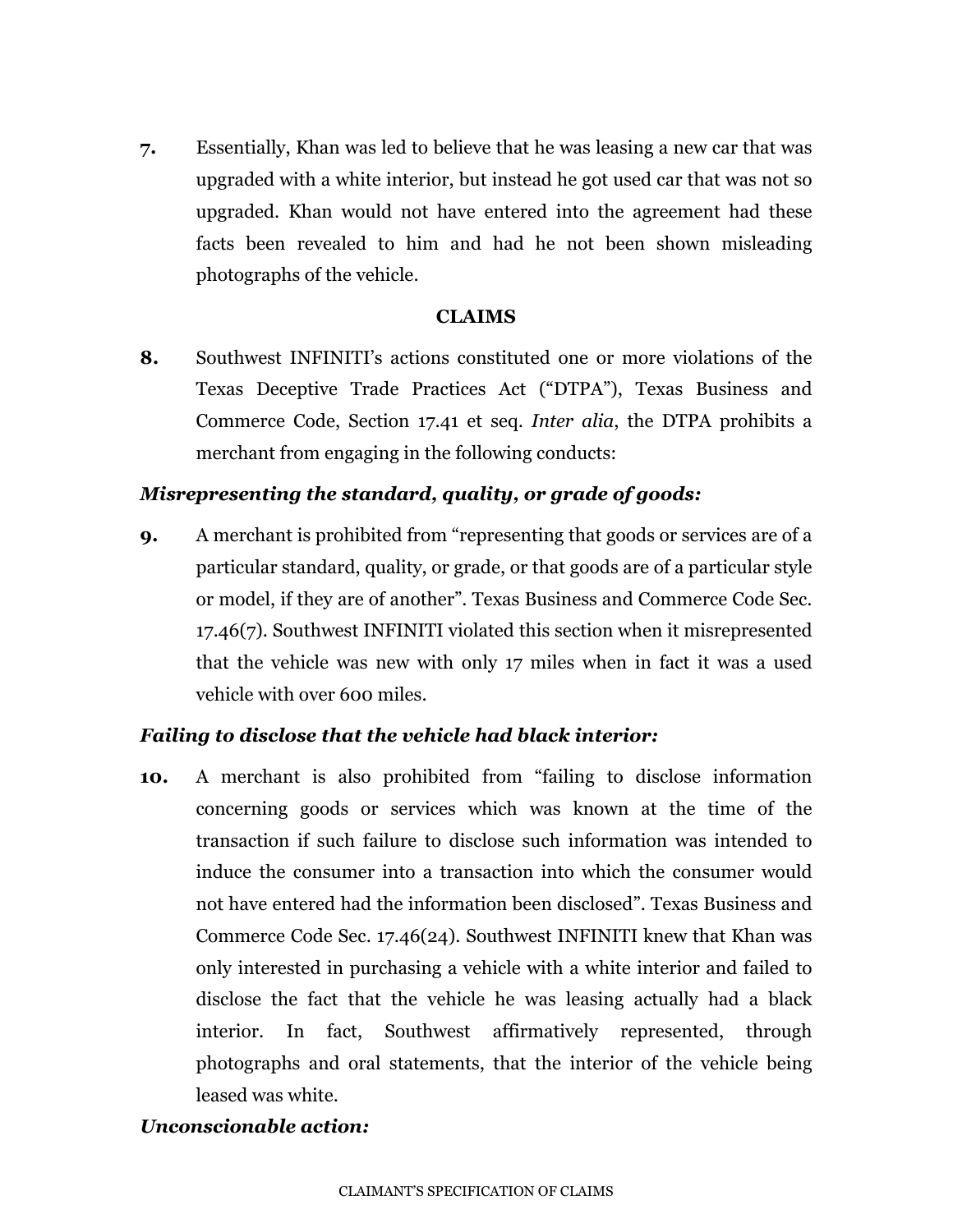**11.** A merchant may not engage in an unconscionable action or course of action. Texas Business and Commerce Code Sec. 17.50(3). "Unconscionable action or course of action" means an act or practice which, to a consumer's detriment, takes advantage of the lack of knowledge, ability, experience, or capacity of the consumer to a grossly unfair degree. Texas Business and Commerce Code Sec. 17.45(5). Southwest INFINITI, knowing Khan was not able to view the vehicle prior to lease transaction, made a series of misstatements designed to mislead and take advantage of Khan. For example, Southwest INFINITI showed Khan a vehicle in its current inventory and falsely represented that the vehicle he was purchasing was identical to the one on the lot except for the engine. Southwest INFINITI even falsified the odometer reading on the Odometer Disclosure Statement even though such an act was a thirddegree felony pursuant to Texas Transportation Code Section 501.155.

### **RELIEF REQUESTED**

- **12. Economic Damages**. The violations described above were the producing causes of the following damages. The total cost of the lease at issue is \$52,378.79, which Khan is now obligated to pay due to Southwest Infiniti's violations of the DTPA.
- **13. Statutory Damages.** Because Southwest INFINITI"S actions were knowing or intentional, Claimant seeks treble damages as authorized by Texas Business and Commerce Code Section 17.50(b)(1). For example, Respondent intentionally showed false photographs during the transaction to mislead Claimant about the characteristics of the vehicle at issue.
- **14. Attorney Fees.** Claimant has incurred, and will continue to incur, legal fees in the prosecution of this matter. Claimant seeks reasonable and necessary attorney fees as authorized by Texas Business and Commerce Code Section 17.50(d).

### **PRAYER**

- **15.** For these reasons, Claimant asks for the following:
	- a. Actual damages.